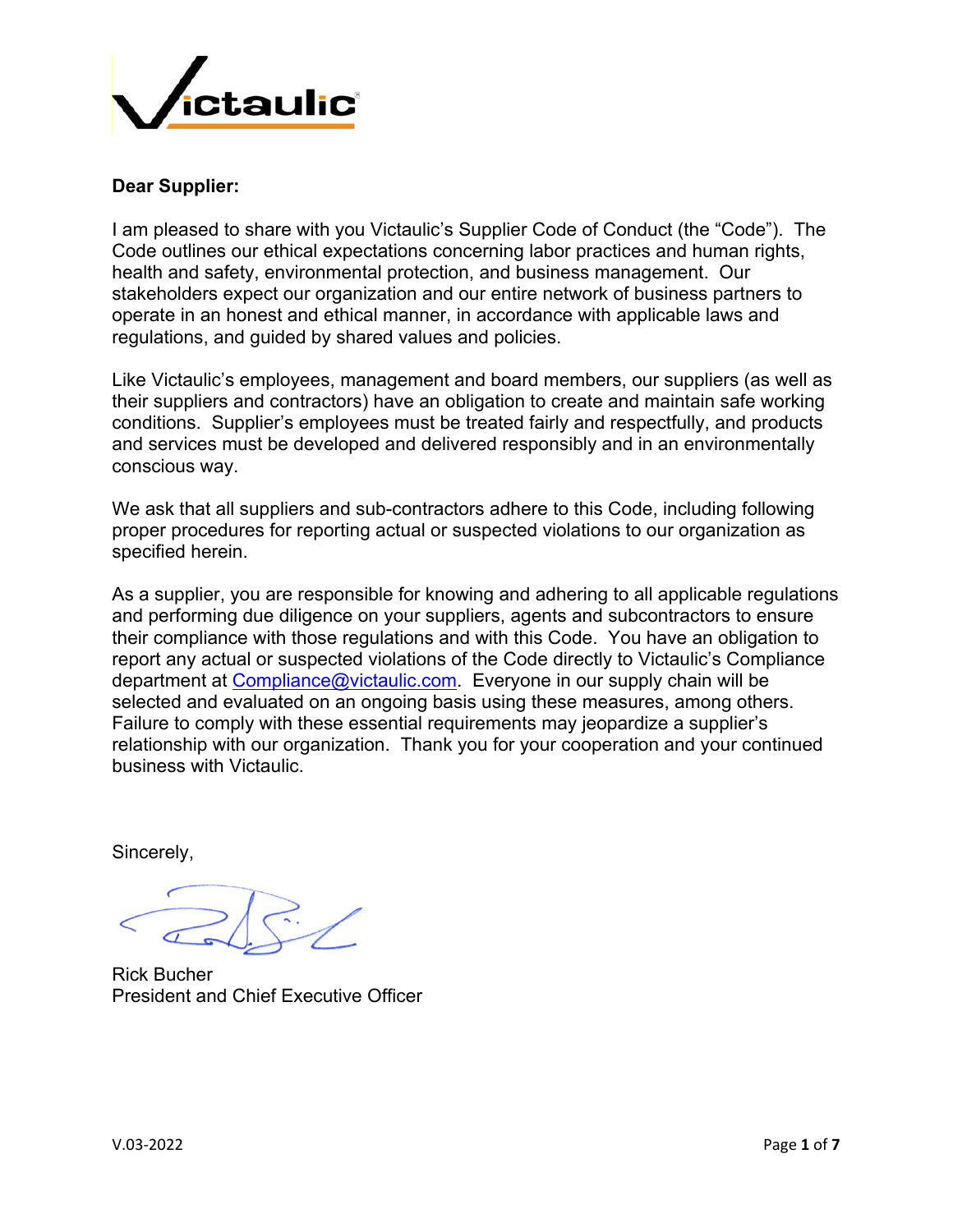

# **SUPPLIER CODE OF CONDUCT**

Victaulic's Supplier Code of Conduct (the "Code") describes corporate responsibility requirements for our suppliers. Victaulic has a long-standing commitment to conducting its procurement business in an ethical, legal, environmentally and socially responsible manner, and this commitment extends to its diverse and worldwide supply base.

It is Victaulic's expectation that all suppliers acknowledge and accept the terms of this Code and meet its requirements. Suppliers are expected to be familiar with the business practices of their suppliers, agents, and subcontractors and ensure they operate within the guidelines of this Code. Failure to comply with this Code may result in the discontinuance of business relationships and termination of any current or future contracts with Victaulic.

#### **Raising Ethical Concerns**

Any time a business partner fails to live up to the ethical standards established by our organization, the reputation and viability of both entities may be seriously and negatively affected. To establish, preserve and protect an ethical workplace, each of our partners has a critical responsibility to be alert for red flags of ethical violations and to address them as soon as possible.

Victaulic expects its suppliers to speak up promptly to report questionable behavior, concerns, or actual or potential violations of this Code discovered within their organization or among their subcontractors. Suppliers should also raise concerns when proper procedures relating to our business together are not being followed, even if they are not certain whether there are legal or ethical violations. Please contact Victaulic's Compliance department at Compliance@victaulic.com and our team will work with the supplier to implement recommended action plans to correct non-compliance within a specified time.

#### **Our Non-Retaliation Policy**

To encourage business partners to report and discuss ethical concerns without fear of negative personal consequences, Victaulic has a strict non-retaliation policy. Any supplier who makes a report in good faith will not be retaliated against by anyone in our organization.

#### **I. ETHICS AND STANDARDS OF CONDUCT**

Suppliers, and their suppliers, agents, and subcontractors are expected to conduct business with integrity and mutual respect, upholding the highest standards of ethics and behavior, including: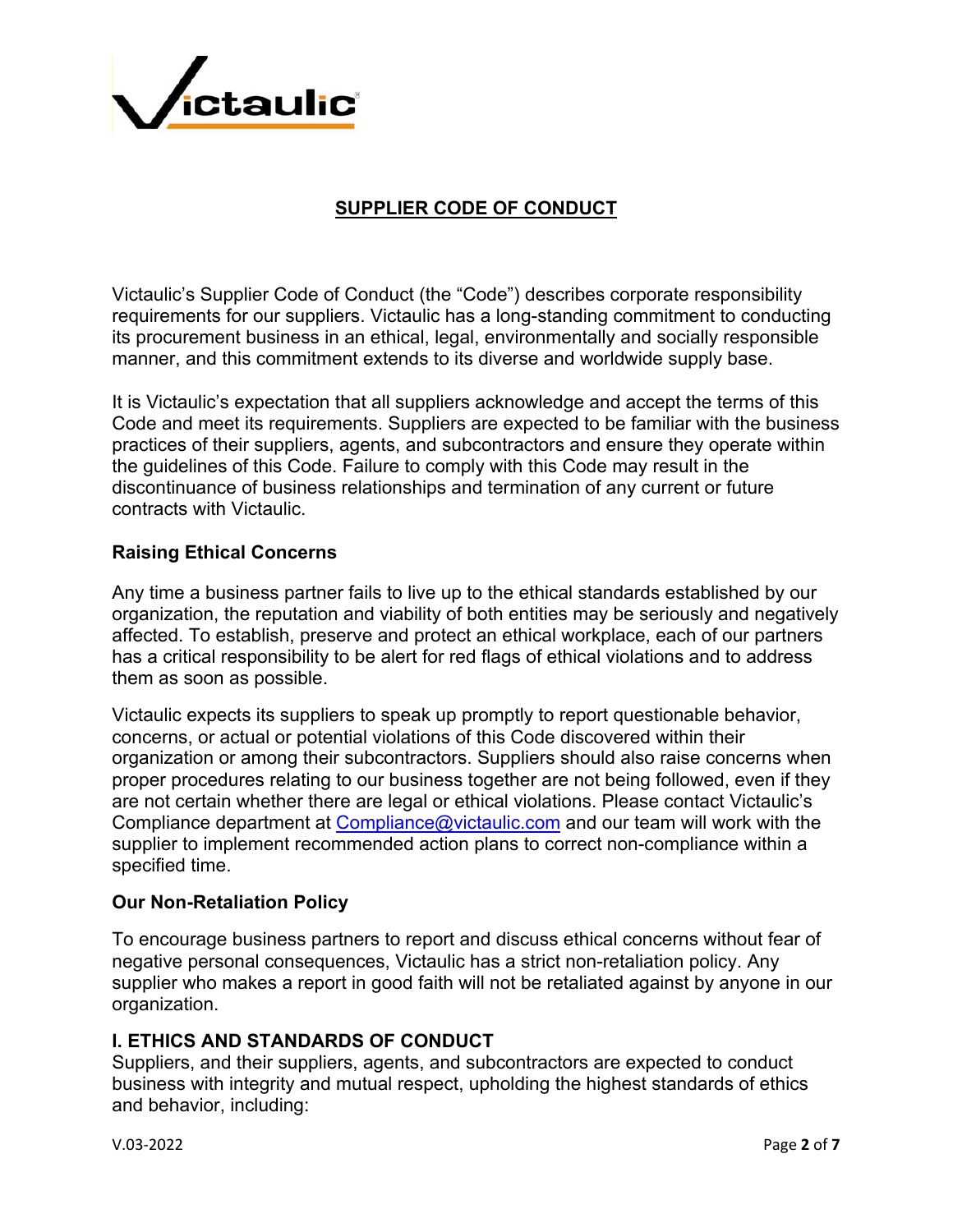

- 1. **Business Integrity -** Any and all forms of illegal or inappropriate activity, including, but not limited to, corruption, misrepresentation, extortion, embezzlement, and bribery are strictly prohibited and may result in termination of any or all supply agreements with Victaulic and possible legal action.
- 2. **Company Information -** Confidential and proprietary information addressing matters such as Victaulic 's business activities, strategies, plans, structure, technology, customers, financial situation, and performance is critical to Victaulic's success and cannot be disclosed or used, except in accordance with applicable regulations, contractual requirements and this Code. Suppliers must:
	- Comply with applicable non-disclosure agreements and contractual confidentiality requirements regarding information belonging to or in the possession of Victaulic;
	- Never misuse or disclose confidential or proprietary information to unauthorized parties;
	- Properly handle information regarding the Victaulic brand and logo; and
	- Receive Victaulic's written approval before using information about Victaulic or Victaulic's name or brand identity publicly in any publicity, advertising, or website.
- 3. **Conflicts of Interest -** Suppliers should avoid engaging in any business activity that would conflict or interfere with their provision of products and services to Victaulic.
- 4. **Corruption and Bribery -** Suppliers shall not engage in any business or activities that violate any applicable anti-corruption and anti-bribery laws and regulations. Suppliers shall comply with the U.S. Foreign Corrupt Practices Act, 15. U.S.C. §§ 78dd-1 et seq. ("FCPA"), which prohibits payments to any third party, whether directly or through any intermediaries, regardless of whether they are agents, consultants or manufacturers, while knowing (including conscious disregard and deliberate ignorance) that all or a portion of that payment will go directly or indirectly to a government official, the OECD Convention of 17 December 1997 on "Combatting Bribery of Foreign Officials", and any other applicable laws prohibiting improper payments, and at such time and in such form as requested by Victaulic, will agree to sign a certification statement of compliance with all applicable anti-corruption and anti-bribery laws.
- 5. **Business Gratuities -** Victaulic's suppliers are expected to compete based on the merit of their products and services, not through gifts, entertainment, or other business gratuities. The giving and receiving of gifts, however, is a common business practice and appropriate business gifts and entertainment are often courtesies designed to further build professional relationships and understanding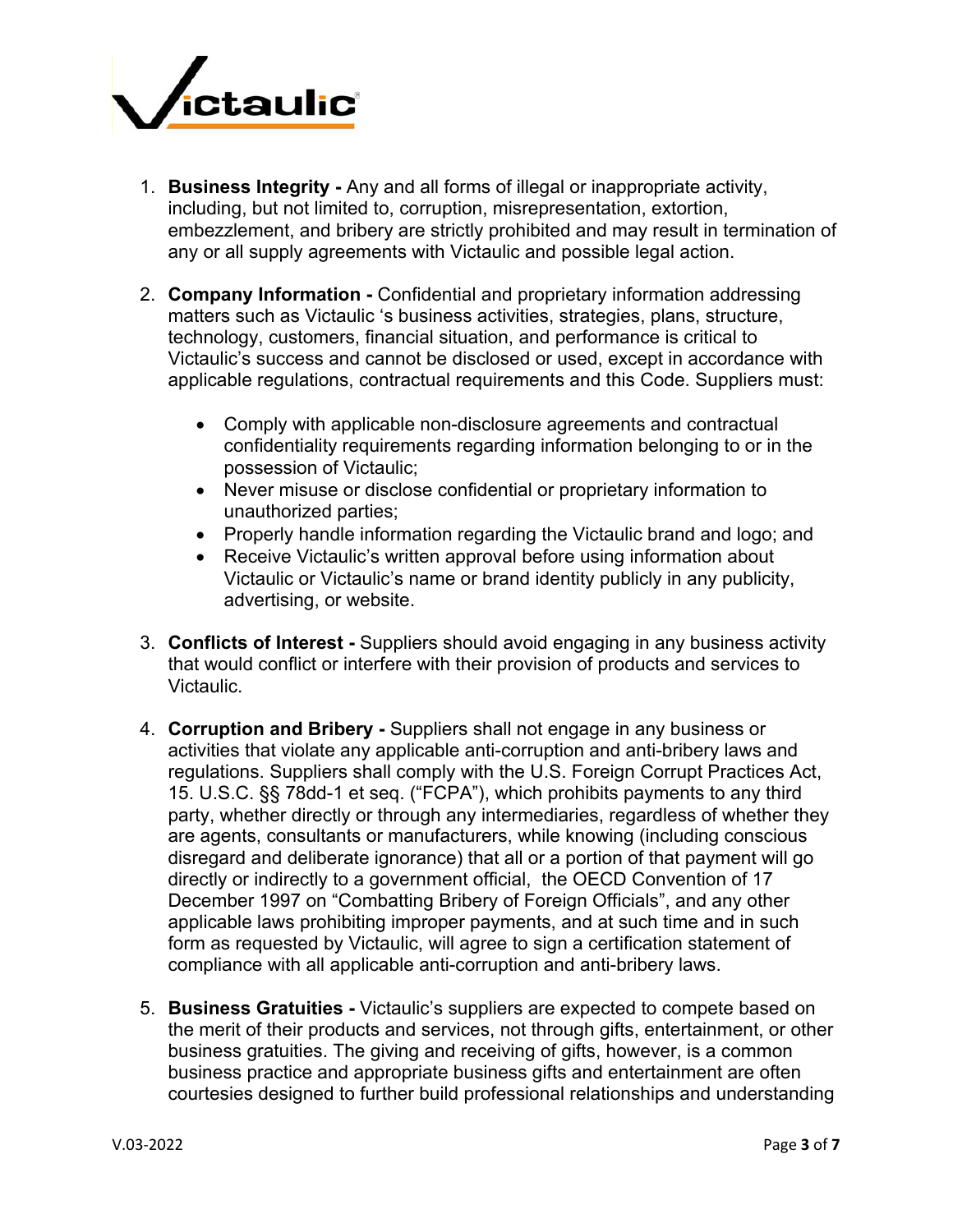

among business partners. Victaulic expects suppliers to follow all applicable laws and the provisions of this Code with respect to gifts, entertainment, and other business courtesies when working with or representing Victaulic. Supplier should adhere to the following guidelines when determining whether a gift or business gratuity is appropriate:

- Gifts should never be given or accepted with the intention to influence, or appear to influence, a business decision. Gifts should never be given or accepted any time around a contract negotiation.
- Gifts should never be solicited.
- Acceptable gifts should be reasonable and appropriate.

#### **II. HUMAN RIGHTS**

Suppliers, and their suppliers, agents and subcontractors will always remain in compliance with all applicable laws and policies covering the following labor practices.

- 1. **Child Labor -** Victaulic does not engage in or support the use of child labor. Suppliers shall employ only workers who meet the applicable minimum legal age requirement for their location.
- 2. **Minimum Wages -** Suppliers shall provide wages and benefits that meet or exceed legal requirements.
- 3. **Forced Labor -** Suppliers shall not use any forced, indentured, or prison (except for legitimate paid prison labor/work programs) labor. Victaulic will not purchase materials or services from a supplier utilizing forced or involuntary labor.
- 4. **Freedom of Association -** Supplier considers the rights of all workers and employers without exception to establish and join organizations of their own choosing without prior authorization and without interference from government or from one another.
- 5. **Discrimination -** Victaulic supports diversity and equal opportunity in employment and unlawful discrimination in the workplace is not tolerated.
- 6. **Slavery and Human Trafficking -** Victaulic does not tolerate the use of slavery or human trafficking in any part of its business or supply chain and expects its suppliers to take steps to ensure it is not taking place in their business or supply chains. We expect all suppliers to have effective controls to ensure slavery and human trafficking in any form does not occur in their supply chains.

## **III. GLOBAL TRADE LAW COMPLIANCE**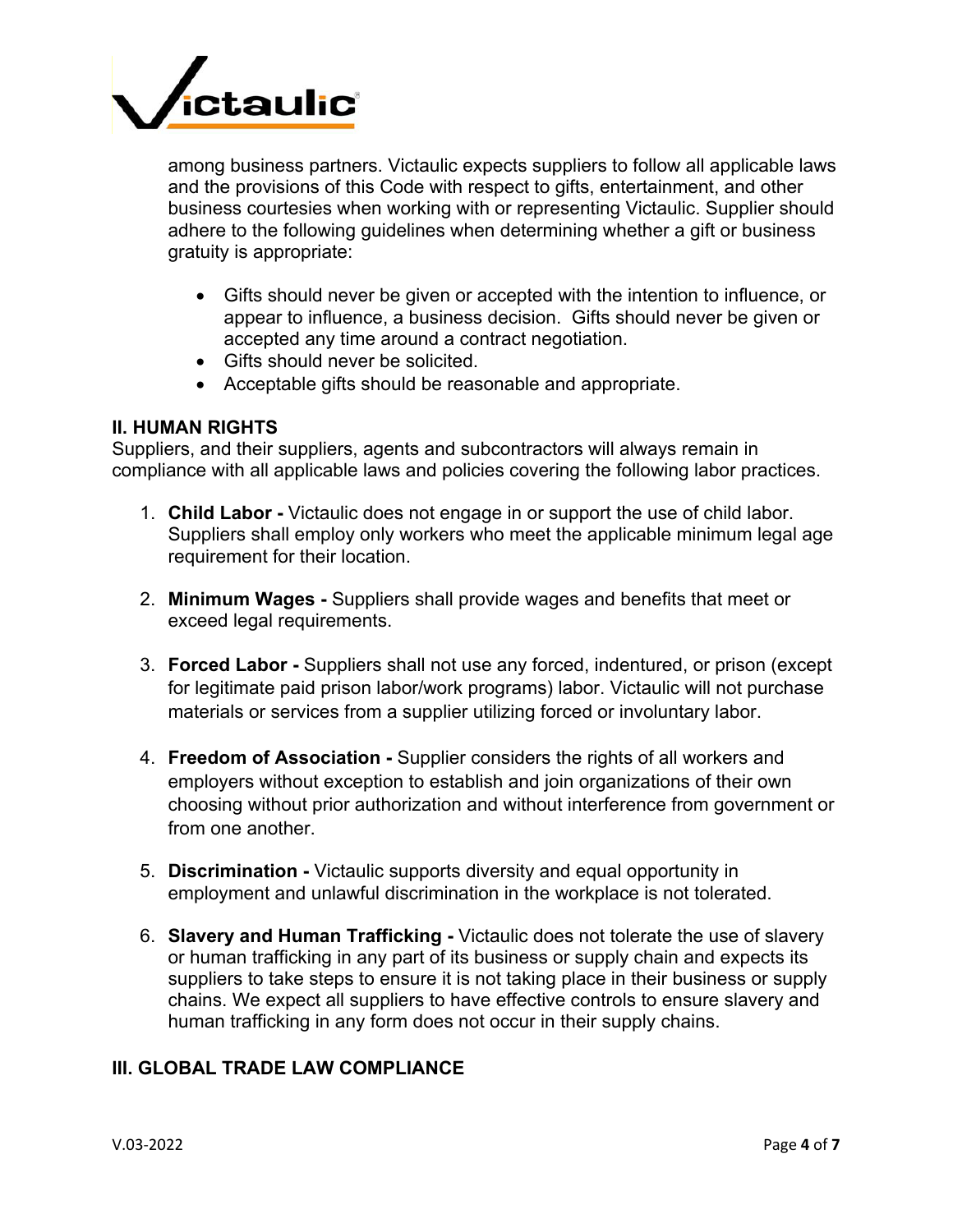

This Code is used to standardize requirements for Victaulic suppliers and should be utilized for all international shipments to Victaulic facilities. Suppliers shall comply with all applicable export/import regulations governing international trade, including the U.S. Export Administration Regulations (EAR), the Office of Foreign Assets Control Regulations (OFAC) and all applicable non-U.S. Government export/import regulations.

Victaulic will not do business with anyone who engages in business with OFAC's Specially Designated Nationals and Blocked Persons (https://www.treasury.gov/resource-center/sanctions/SDN-List/Pages/default.aspx ) or who directly or indirectly source or manufacture any materials, components, subcomponents, or services for products from vendors or suppliers located in any OFAC sanctioned country (https://home.treasury.gov/policy-issues/financialsanctions/sanctions-programs-and-country-information ). Victaulic expects suppliers to effectively screen its vendors and suppliers to determine if they are denied parties or located in an OFAC sanctioned country.

*Any government penalties that are determined to be the result of supplier's nonconformance will be for the account of the supplier.* Suppliers who do not comply with Victaulic compliance and shipment instructions may be held responsible for the payment of extra shipping charges and/or the additional cost of using an unapproved carrier. Foreign suppliers should direct questions regarding entry documentation to their designated point of contact. Questions may also be directed to Victaulic's Global Trade Compliance Department via email at Trade.Compliance@Victaulic.com

## **IV. ENVIRONMENTAL PRACTICES**

Victaulic values environmentally preferable products. Victaulic works with and encourages its suppliers to create products that are energy efficient, highly recyclable, and contain recycled materials and the lowest amounts of hazardous materials. Suppliers shall comply with all environmental laws and regulations applicable to their operations worldwide. Such compliance shall include the following items:

- Obtaining and maintaining environmental permits and timely filing of required reports;
- Proper handling and disposition of hazardous materials;
- Monitoring, controlling, and treating discharges generated from operations; and
- Conforming to applicable labeling and warning requirements.

Adverse effects on the community, environment, and natural resources are to be minimized while safeguarding the health and safety of the public.

#### **V. HEALTH AND SAFETY**

Suppliers are expected to provide a safe working environment and must comply with all applicable health and safety laws and regulations in the countries in which they operate. Suppliers shall, among other things, address the following: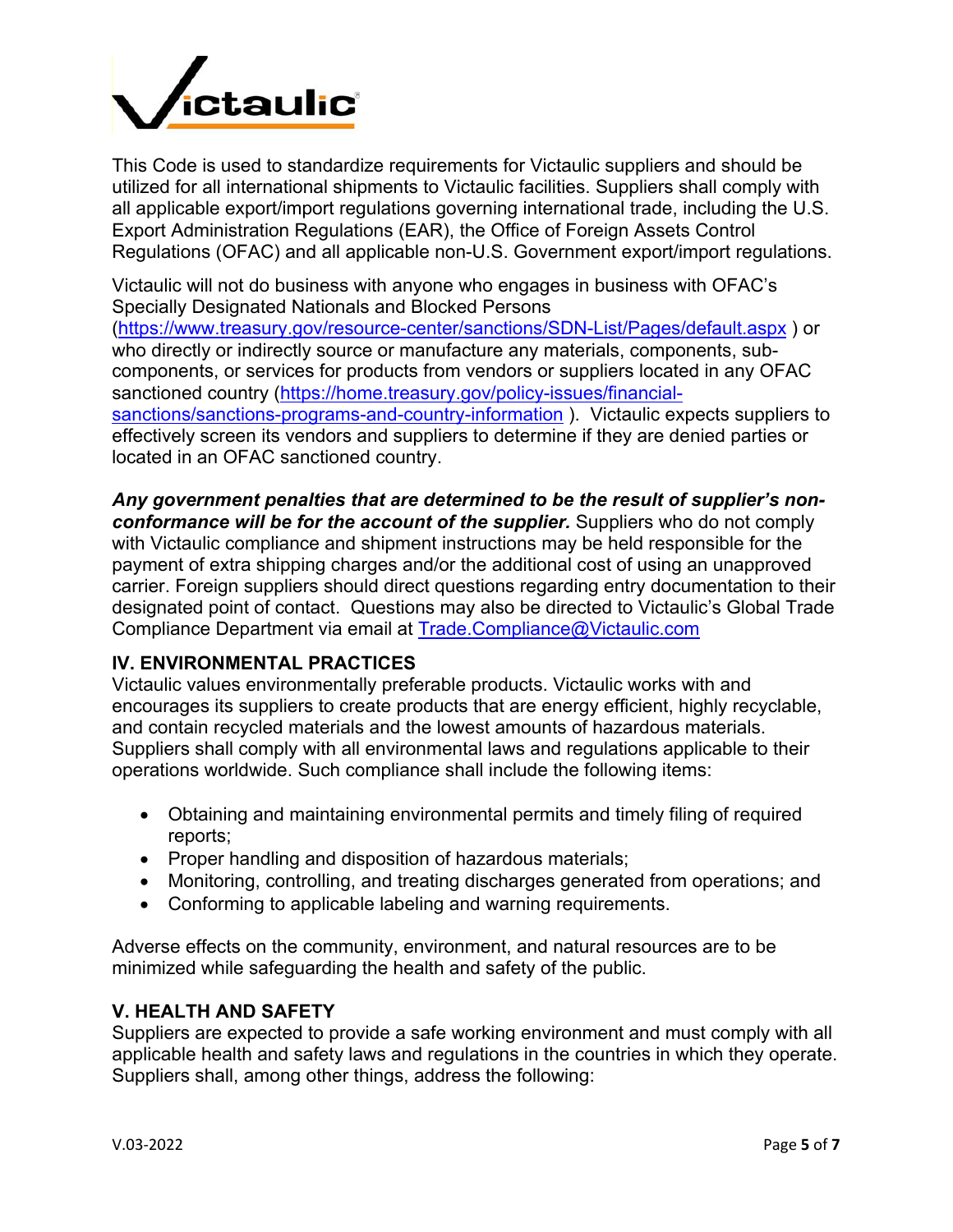

- Be committed to the safety and health of its employees and shall ensure that required training of personnel has been completed prior to initiating any work activity. The supplier should have or subscribe to a written safety and health program.
- Be responsible for addressing and controlling worker exposure to potential safety hazards in conformance with all applicable standards and/or regulations and by utilizing suitable means, e.g., design, engineering and administrative controls, preventative maintenance, training, work procedures, and appropriate personal protective equipment.
- Have emergency plans and response procedures that implement all applicable laws and regulations regarding emergency preparedness, addressing emergency reporting, notification and evacuation procedures, training and drills and appropriate hazard detection and suppression equipment.
- Have procedures and systems to manage, track, and report occupational injuries and illnesses.

## **VI. DATA PRIVACY**

Victaulic expects its suppliers to comply with all applicable data protection and privacy laws and ensure that any personal data provided by or related to Victaulic or its employees, customers, agents, or representatives is obtained properly, stored securely, and is used only for those business purposes for which the data is obtained. Suppliers shall comply with Victaulic's privacy policies and shall always maintain protections and policies that are, at a minimum, in compliance with all applicable laws and regulations, including but not limited to the General Data Protection Regulation 2016/679 and such other applicable data privacy regulations. Suppliers must report any suspected or actual data breaches involving the exposure of Victaulic's data – whether Victaulic's employees or customers.

## **VII. COMMUNICATION**

Suppliers shall take appropriate steps to ensure that provisions of this Code are communicated to and adopted by their employees, suppliers, agents, and subcontractors. Any suppliers and/or their workers or subcontractors must promptly notify Victaulic if they suspect, observe or learn of unethical business conduct or the commission of any dishonest, destructive or illegal act.